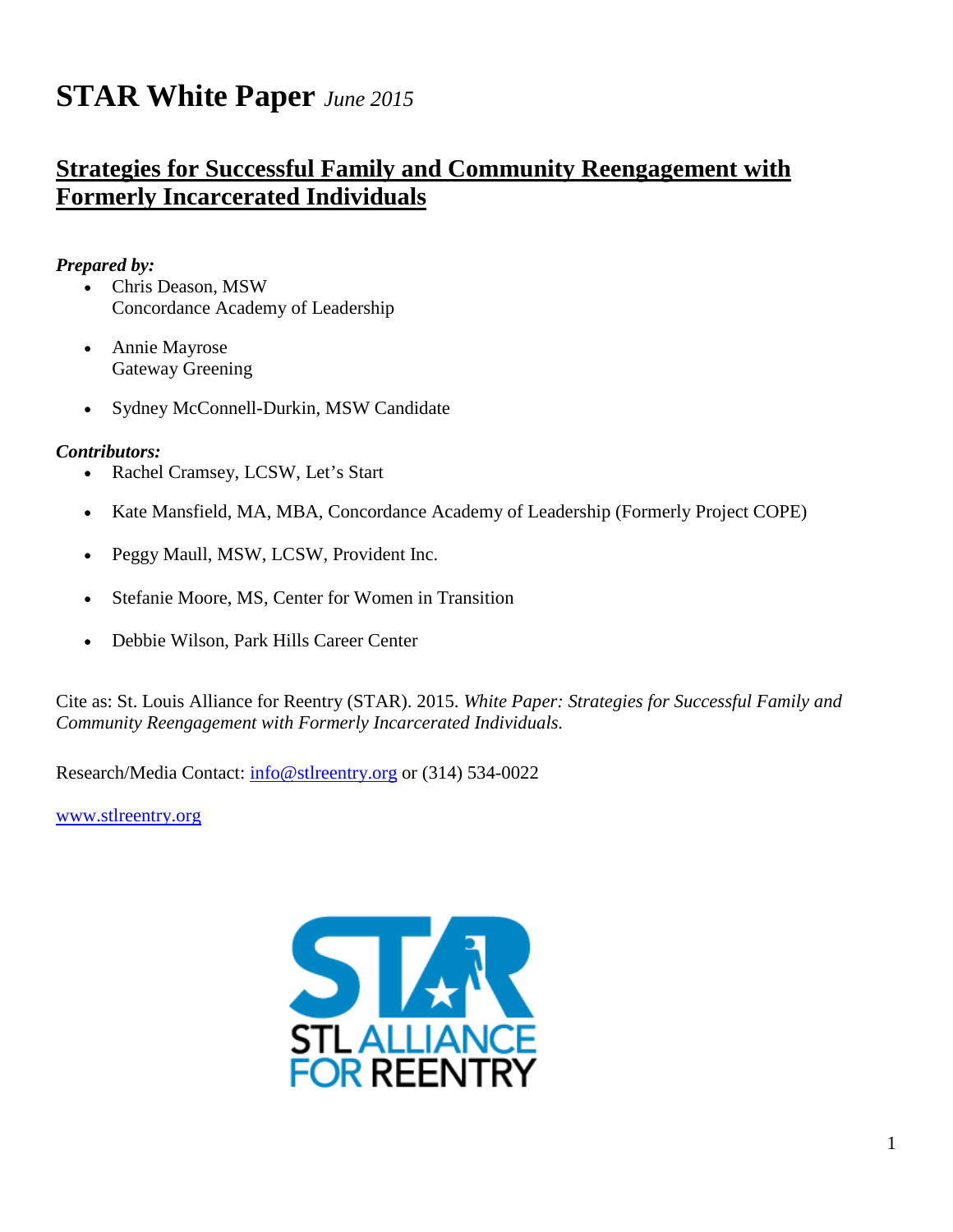

# **Strategies for Successful Family and Community Reengagement with Formerly Incarcerated Individuals**

Almost 95% of individuals from state and federal institutions will eventually be released back into the community,<sup>[1](#page-0-0)</sup> which means more than 650,000 people are leaving the prison system each year.<sup>[2](#page-1-0)</sup> Therefore, approximately, 1 in 35 adults or 7 million adults were under some type of correctional supervision by the end of  $2013<sup>3</sup>$  $2013<sup>3</sup>$  $2013<sup>3</sup>$ 

Missouri has the 10th highest incarceration rate in the country,  $4$  which results in a high number of individuals coming out of the corrections system and returning to the community. As of June 30, 2014, 31,908 individuals were incarcerated in Missouri prisons. Of this number, 9% were from St. Louis County, and 11% were from St. Louis City. Nearly 20% of individuals released from prison return to St. Louis City, St. Louis County and St. Charles County, with 66% of those individuals being released on parole. Currently, there are about 65,000 individuals in Missouri who are under some type of correctional supervision.<sup>[5](#page-1-3)</sup>

Reentering to society and to the greater community once leaving prison can be very different for each individual. Research shows that the majority of individuals expect to return to their families,<sup>[6](#page-1-4)</sup> but this may not always be possible due to personal or financial reasons. In addition, when individuals return to their homes and communities where they lived prior to their incarceration, the risk of recidivating increases if they encounter people and places that influenced their criminal behavior.<sup>[7](#page-1-5)</sup>

This paper will examine approaches and proven practices that can accelerate the successful reunification of persons leaving prison with a positive support system, whether that system is a family (defined as individuals with whom the returning person will be living) or community organizations that will provide guidance and support, especially to those who otherwise have none.

#### **Supervised Individuals**

Individuals under correctional supervision are required to meet regularly with their supervising officer to develop plans to reach their identified goals. This includes participating in programs aimed to meet needs and issues that often cause criminal behavior, including substance abuse, mental health, education, employment, cognitive, and life skills. A key piece of successful supervision completion is the encouragement of a family

<sup>&</sup>lt;sup>1</sup> Timothy Hughes and Doris James Wilson, "Reentry Trends in the United States," *U.S. Department of Justice* (2002). Retrieved from http://www.bjs.gov/content/pub/pdf/reentry.pdf

<span id="page-1-6"></span><span id="page-1-0"></span><sup>2</sup> U.S. Department of Justice, "Prisoners and Prisoner Reentry," *Office of Justice Programs* (2015). Retrieved from http://www.justice.gov/archive/fbci/progmenu\_reentry.html

<span id="page-1-1"></span><sup>3</sup> Lauren Glaze and Danielle Kaeble, "Correctional Population in the United States," *U.S. Department of Justice* (2014): 1-14. Retrieved from http://www.bjs.gov/content/pub/pdf/cpus13.pdf<br><sup>4</sup> Missouri Department of Corrections, "A Profile of the Institutional and Supervised Offender Population on June 30, 2014," (2015).

<span id="page-1-2"></span>Retrieved from http://doc.mo.gov/Documents/publications/Offender%20Profile%20FY14.pdf<br>
<sup>5</sup> Missouri Department of Corrections, "A Profile of the Institutional and Supervised Offender Population on June 30, 2014."

<span id="page-1-3"></span>

<span id="page-1-4"></span> $^6$  Michael Benson, Leanne Fiftal Alarid, Velmer Burton, and Francis Cullen, "Reintegration or Stigmatization? Offenders'<br>Expectations of Community Re-Entry," *Journal of Criminal Justice* 39, no. 4 (2011): 339-355. doi:  $\frac{7}{7}$  David Harding, Jeffrey Morenoff, and Claire Herbert, "Home is Hard to Find: Neighborhoods, Institutions, and the Residential

<span id="page-1-5"></span>Trajectories of Returning Prisoners," *The Annals of the American Academy of Political and Social Sciences* 647, no. 1 (2013): 214- 236. doi: 10.1177/0002716213477070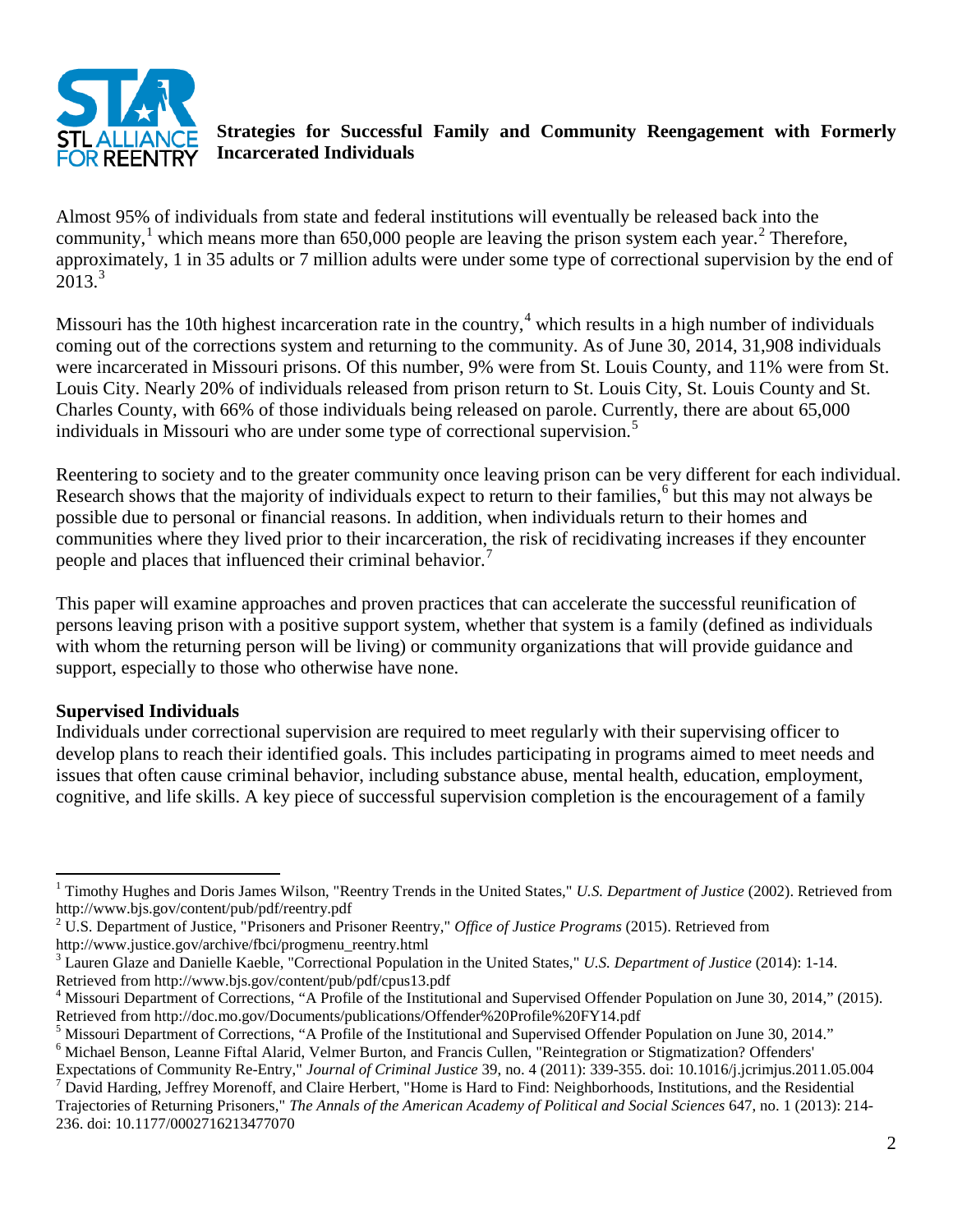member or other person of support. It is recommended that such person should communicate with the supervising officer if the parolee/probationer is having difficulty meeting the terms of his/her supervision.<sup>[8](#page-1-6)</sup> Many of these aspects can be met through re-entry programs run by outside non-profits and governmental agencies. In order for individuals to get the best services through these programs, the Urban Institute's Justice Policy Center recommends specific program components to serve the ex-offender population.<sup>[9](#page-2-0)</sup>

- Focus on motivation, envisioning new roles and self-concepts, and nurturing the commitment to change
- Provide for a gradual transition from the institution structure of prison to an open schedule
- Offer support and immediate access to income in the days following release
- Look for compatibilities between individuals' temperaments and available jobs
- Provide non-punitive, problem-solving assistance
- Develop resources or provide access to concrete supports like transportation, interview, and work clothes, child care, housing and food
- Create a well-developed network of potential employers
- Cultivate employer satisfaction through frequent contact and willingness to mediate conflict
- Coordinate employment and criminal justice commitments to provide as little disruptions to job responsibilities as possible
- Focus on job retention

# **Client Barriers**

Family is a vital component in becoming successfully integrated back into the community once exiting the prison system.<sup>[10](#page-2-1)</sup> Family support is a significant factor that can determine whether a person will recidivate after their release.<sup>[11](#page-2-2)</sup> Rejection of or by the family can be one of the greatest challenges faced by those recently released. During the initial adjustment period it can be tedious to determine personal boundaries and ground rules for both parties. Sometimes, family support is not always possible for individuals when they are returning home. Therefore, criminal justice involved adults need to rely on the community for support, which may be through their church, neighborhood organizations or regional social service agencies. However, before they can become involved with these programs, there may be significant barriers to their participation, which can hinder their ability to be successful.

#### • **Anger/Trust.**

Individuals may hold preconceived ideas of social service agencies, schools and the legal system, which can contribute to their inability to work cooperatively. They may have a mistrust toward these systems because of their past experiences and many times feel stereotyped or degraded because of their past criminal history. Also, criminal justice involved adults likely had to develop "survival tactics" while incarcerated in order to adapt to a controlled and traumatic environment, causing changes in their thinking, attitude and behavior. These experiences further add to their personal issues they may already be facing (i.e. potentially substance abuse, mental illness, etc.), and these on-going feelings of anger and distrust further reduce their ability to work through these conflicts. $12$ 

<span id="page-2-4"></span><sup>8</sup> Missouri Department of Corrections, "Probation and Parole Frequently Asked Question," (2015). Retrieved from http://doc.mo.gov/Documents/FFPP.pdf

<span id="page-2-0"></span><sup>9</sup> Emily Boer Drake and Steven LaFrance, "Findings on Best Practices of Community Re-Entry Programs for Previously Incarcerated Persons," *Milton S. Eisenhower Foundation* (2007): 1-28. Retrieved from http://www.eisenhowerfoundation.org/docs/Ex-Offender%20Best%20Practices.pdf

<span id="page-2-1"></span><sup>&</sup>lt;sup>10</sup> Lorig Charkoudian, Bonita Cosgrove, Dennis Ferrell, and Shawn Flower, "The Role of Family and Pro-Social Relationships in Reducing Recidivism," *Corrections Today* 74, no. 4 (2012): 94.<br><sup>11</sup> Christy Visher and Jeremy Travis, "Life on the Outside: Returning Home After Incarceration," *The Prison Journal* 91, no. 3 (2011):

<span id="page-2-2"></span><sup>1025-1195.</sup> <sup>12</sup> Office of Head Start, "Fathers for Life," *Missouri Department of Corrections* (2005). Retrieved from

<span id="page-2-3"></span>https://eclkc.ohs.acf.hhs.gov/hslc/tta-system/family/father-engagement/father-male-involvement/tasection1.pdf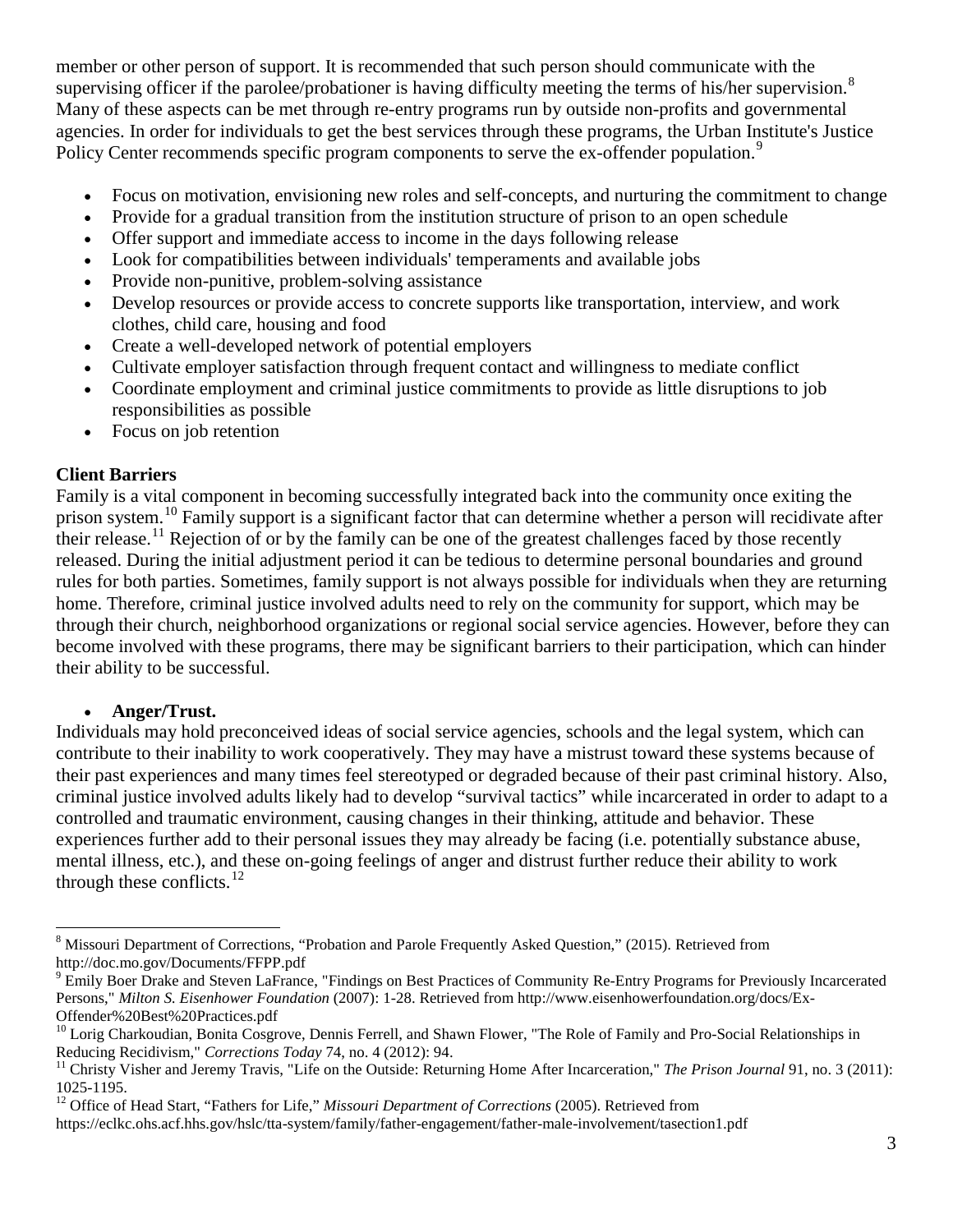#### • **Behavioral Health.**

Incarcerated individuals experience higher rates of behavioral health disorders, such as substance abuse and mental health, than the general population. In 2014, 72% of Missouri prisoners released on parole were considered to have a moderate to significant substance abuse issue, and 11% were assessed to have a severe/chronic substance abuse issue. The largest increase in the female prison population occurred among female drug offenders. Over 40% of men and women leaving prison in Missouri were assessed to need mental health treatment.<sup>[13](#page-2-4)</sup>

Once leaving the criminal justice system, past issues with behavioral health can continue to make relationships difficult because individuals may have burned bridges prior to incarceration.<sup>[14](#page-3-0)</sup> Therefore, ex-offenders are less likely to reconnect with family or other support systems.<sup>[15](#page-3-1)</sup> Additionally, behavioral health issues can make it difficult to receive support, which can make it a struggle to accept and transition with needed services.<sup>[16](#page-3-2)</sup> Individuals who do not have adequate support may be more likely to start using again. According to La Vigne, Davies, Palmer, and Halberstadt, individuals returning home are 129 times more likely to die of a drug overdose compared to the general population.<sup>[17](#page-3-3)</sup>

#### • **Sex Offenders.**

Missouri Revised Statute 566.147 restricts certain sexual offenders from residing within 1,000 feet of a school, a child-care facility, or a park.<sup>[18](#page-3-4)</sup> These restrictions can create exclusion zones that make it difficult, if not impossible, for sex offenders to find housing.[19](#page-3-5) This can lead to an increase in homelessness, going underground, or reporting false addresses, making it difficult for supervising officers and other lawmakers to ensure individuals charged with sex offenses are following their imposed stipulations. Finding employment can also be challenging because many transitional, entry level or cash flow jobs which will give formerly incarcerated persons a "second chance" also hire youth workers or have job requirements that will not meet the requirements of supervision of sex offenders, and cannot be approved by probation or parole officers. Additionally, many persons whose crimes are internet related are extremely limited in the nature of jobs that they can accept. Even the ability to complete online applications or communicate with potential employers via email is limited. Also, many retail, food or hospitality establishments, which cater to families with children or youth are not going to meet the necessarily stringent requirements. Difficulty finding employment contributes to a lack of structure and financial stability and has an adverse effect on the entire community reintegration process. It can be extremely detrimental to behavioral health.

#### • **Legal/Custody Issues.**

<span id="page-3-7"></span>Individuals leaving prison often experience restrictions on family relationships and living arrangements as a result of child custody, fostering and adoption measures.<sup>[20](#page-3-6)</sup> Furthermore, those who do return home may have strained relationships with the custodial parents due to their absence and lack of sufficient financial and

<sup>&</sup>lt;sup>13</sup> Missouri Department of Corrections, "A Profile of the Institutional and Supervised Offender Population on June 30, 2014."<br><sup>14</sup> Jamie Dougherty, "Survey Reveals Barriers to Successful Ex-Offender Re-Entry," Judicial P

<span id="page-3-0"></span>from http://rocjpc.org/wp-content/uploads/2014/03/Survey-Reveals-Barriers-to-Successful-Ex-Offender-Re-Entry.pdf<br><sup>15</sup> Dougherty, *Survey Reveals Barriers to Successful Ex-Offender Re-Entry*.<br><sup>16</sup> Nancy La Vigne, Elizabeth

<span id="page-3-2"></span><span id="page-3-1"></span>Corrections, Service Providers, and Community Groups," *Urban Institute Justice Policy Center* (2008). Retrieved from

<span id="page-3-3"></span>http://www.urban.org/research/publication/release-planning-successful-reentry/view/full\_report<br><sup>17</sup> La Vigne et al., "Release Planning For Successful Reentry: A Guide for Corrections, Service Providers, and Community Group

<span id="page-3-4"></span>Release for Sex Offenders," *Board of Probation and Parole*. Retrieved from http://doc.mo.gov/Documents/prob/OrangeBook.pdf <sup>19</sup> National Institute of Justice, "Sex Offender Residency Restrictions: How Mapping Can Inform Policy," *Office of Justice Programs* 

<span id="page-3-6"></span><span id="page-3-5"></span><sup>(2008).</sup> Retrieved from http://www.nij.gov/topics/corrections/community/sex-offenders/pages/residency-mapping.aspx<br><sup>20</sup> Sarah Berson, "Beyond the Sentence – Understanding Collateral Consequences," *National Institute of Jus* 

<sup>25-28.</sup> Retrieved from https://ncjrs.gov/pdffiles1/nij/241927.pdf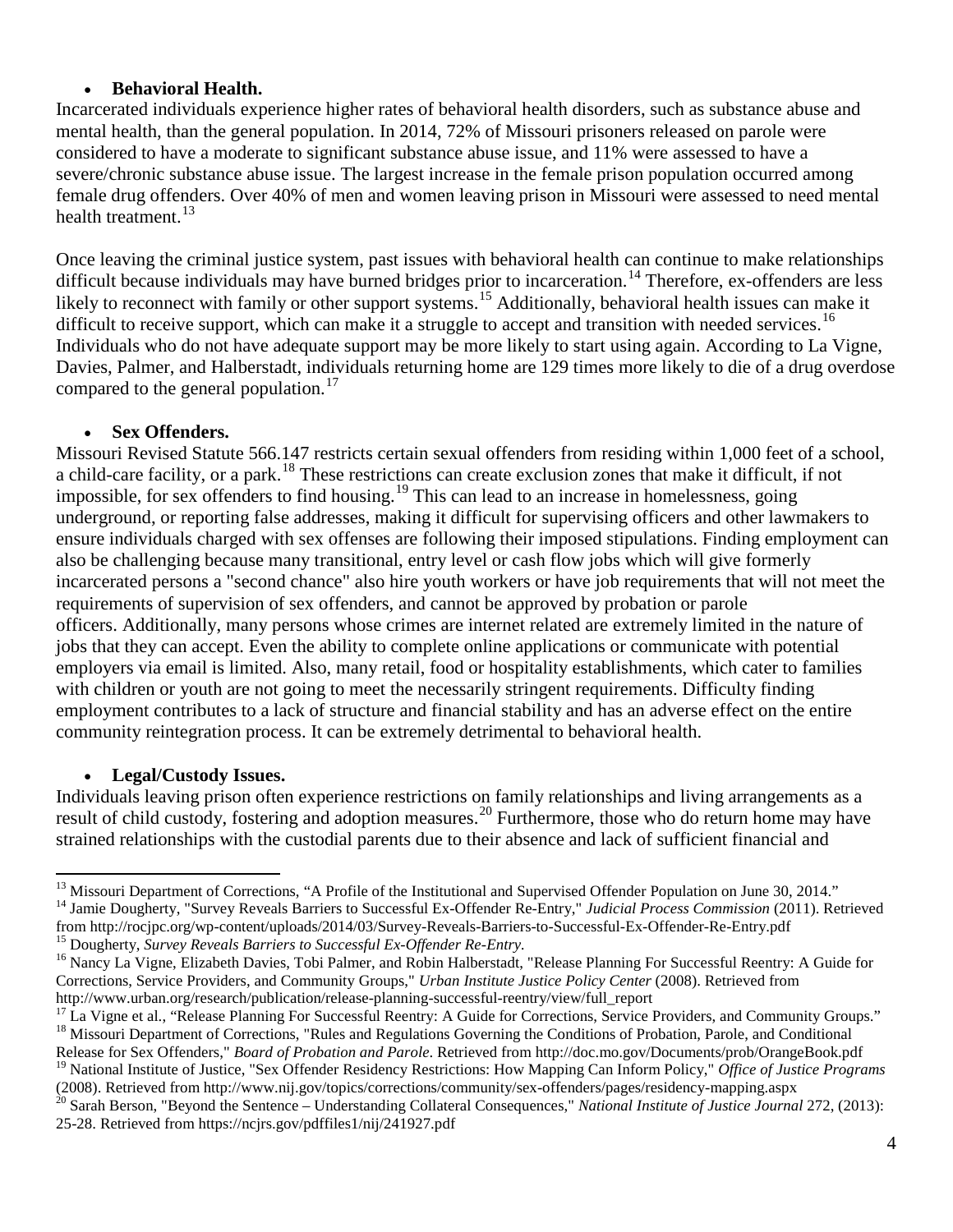emotional contributions while they were in prison.<sup>[21](#page-3-7)</sup> Many times parents in prison are unable to make child support payments.

Once they leave prison, custodial parents are responsible for making payments on debts that accrued interest during their sentence.<sup>[22](#page-4-0)</sup> This is especially challenging, because those with a criminal history are often underemployed or unemployed and are unable to make payments.<sup>[23](#page-4-1)</sup> Persons who have been incarcerated are shown to earn 40% less annually in wages than people of similar circumstances having served no time in prison.<sup>[24](#page-4-2)</sup> Therefore, the noncustodial parent can be put in a vulnerable position to imply additional legal actions because of these financial burdens. $^{25}$  $^{25}$  $^{25}$ 

#### **Reengagement Approaches**

#### **Mediation**

Criminal justice involved individuals often lack the ability to resolve conflicts that result in healthy outcomes. This deficiency affects how the individual reacts in personal and social relationships, and can hinder him/her from maintaining employment, engaging in positive supportive relationships and successfully completing treatment programs.

Pre-release community mediation programs, such as Community Mediation Maryland, operate in 17 out of 25 Maryland state correctional facilities and 9 detention centers. This program provides facilitation services to inmates between six and twelve months prior to release. Trained staff meet with incarcerated individuals to determine which relationships will be the most important when reentering society. Justice involved adults can request meetings to address challenges that may exist between parties as well as actively plan for future post-release.<sup>[26](#page-4-4)</sup> Conflict mediation training teaches the recently released individual to understand how to communicate effectively in a confrontation and how to actively listen to the others involved.<sup>[27](#page-4-5)</sup>

The mediation process has four main characteristics: "(1) the autonomy of the parties and their right to selfdetermination, (2) the parties' informed consent, (3) fairness, and (4) impartiality." The goal of mediation is for the parties to "resolve disputes and reach agreements by themselves and/or with the assistance of a third party."<sup>[28](#page-4-6)</sup> Research shows that the relationship between the inmate and the outside participant is the primary topic of conversation, which can open the door for more in-depth conversations on employment (second) and housing as positive communication methods are established. The interpersonal skills acquired in mediation can help post-release individuals cope with potential temptation and conflict leading to reengagement in criminal activity, substance abuse, etc. $^{29}$  $^{29}$  $^{29}$ 

OFFENDER\_MEDIATION\_WITHIN\_THE\_CRIMINAL\_JUSTICE\_PROCESS\_-\_SHA.doc

<span id="page-4-0"></span><sup>&</sup>lt;sup>21</sup> Office of Head Start, "Fathers for Life."<br><sup>22</sup> Steve Christian, "Children of Incarcerated Parents," *National Conference of State Legislatures* (2009). Retrieved from www.ncsl.org/documents/cyf/childrenofincarceratedparents.pdf<br>
<sup>23</sup> Office of Head Start, "Fathers for Life."

<span id="page-4-2"></span><span id="page-4-1"></span><sup>&</sup>lt;sup>24</sup> Erin Kincaid and Alison Laurence, "Ex-Offender Employment Opportunities," National Conference of State Legislatures (2011): 1-

<sup>5.</sup> Retrieved from http://www.ncsl.org/documents/cj/pew/exoffenderreport.pdf <sup>25</sup> Office of Head Start, "Fathers for Life."

<span id="page-4-3"></span>

<span id="page-4-4"></span><sup>&</sup>lt;sup>26</sup> Lorig Charkoudian and Shawn Flower, "Prisoner Re-entry Mediation: Unlocking the Potential of Relationships in Tough Economic Times," *Dispute Resolution Magazine* (2010): 14-16, 26. Retrieved from

http://www.harfordcountymd.gov/services/community/doc/1681.pdf<br><sup>27</sup> Charkoudian et al., "The Role of Family and Pro-Social Relationships in Reducing Recidivism," 94.

<span id="page-4-6"></span><span id="page-4-5"></span><sup>&</sup>lt;sup>28</sup> Gabriel Hallevyal, "Therapeutic Victim-Offender Mediation within the Criminal Justice Process -- Sharpening the Evaluation of Personal Potential for Rehabilitation while Righting Wrongs Under the ADR Philosophy," *Harvard Negotiation Law Review* 16, no. 65 (2011): 1-19. Retrieved from http://www.hnlr.org/wp-content/uploads/2012/04/THERAPEUTIC\_VICTIM-

<span id="page-4-7"></span><sup>&</sup>lt;sup>29</sup> Charkoudian and Flower, "Prisoner Re-entry Mediation: Unlocking the Potential of Relationships in Tough Economic Times," 14-16, 26.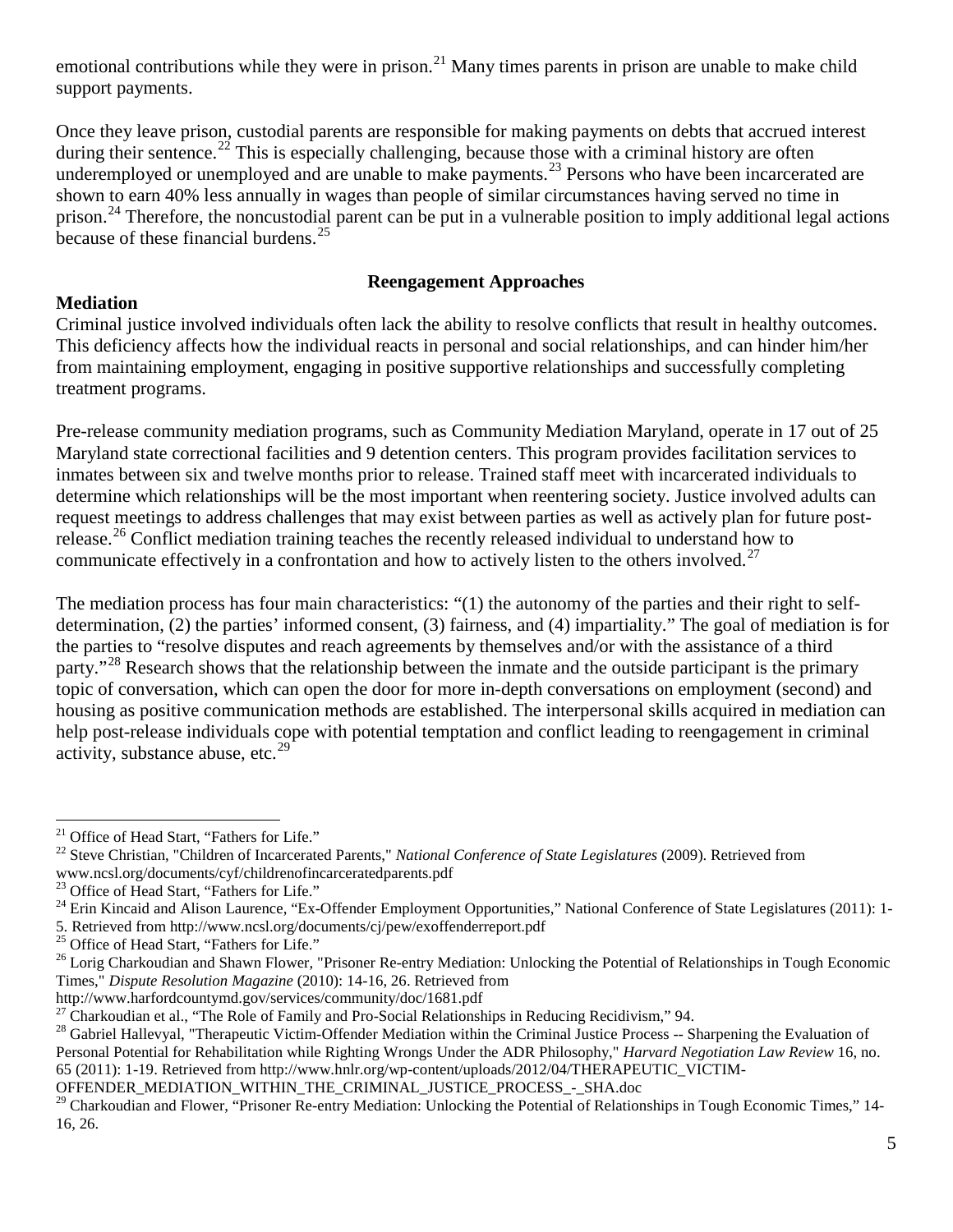Mediation can be very helpful to an individual once they come home and will be valuable both in the home and in their job.<sup>[30](#page-4-4)</sup> A 2010 study found that mediation participants also had higher hopes for the future, were more prepared to come home, and family members had a clearer idea of what to expect.<sup>[31](#page-5-0)</sup>

# **Restorative Justice**

Restorative justice is an alternative way of bringing justice to the victim while also being a teaching moment for the offender. This type of mediation allows the victim/survivor to be more involved in the process and may allow the offender to understand how the crime impacted the individual(s) affected. This form of mediation does not take the place of the formal criminal justice process, but instead can be incorporated into community integration.

Restorative justice methods can provide an indicator of the person's rehabilitation potential. Through this process, there can be an open and honest line of communication. This type of mediation may not be suitable for everyone, but can provide a powerful complement to the formal supervision process.<sup>[32](#page-5-1)</sup>

# **Supportive Partner Meeting**

These meetings are offered with Probation and Parole and various community treatment programs. A person identified by the formerly incarcerated individual attends meetings between the participant and their supervising officer or counselor to better understand what is being asked of the participant, and learn of any accomplishments or areas still showing need. Attendance at these meetings can strengthen the communication and bond between participant and supporting member.

# **Reunification with Child(ren)**

Individuals released from prison may not always have the option of directly reuniting with their child(ren). However, there are ways to help preserve their parental rights during and after incarceration.<sup>[33](#page-5-2)</sup> It is important to demonstrate the following types of actions to show commitment. In Missouri, there is no statute that explicitly defines and protects parental rights as a fundamental right.<sup>[34](#page-5-3)</sup> A parent can do the following to show their commitment to their child(ren):  $35$ 

- Write letters to their child(ren) a couple times a month
- If the child(ren) is in the care of the Children's Division, they can write a letter to the child's case manager and inquire about the child(ren)'s health and well-being
- Have the child(ren) visit the incarcerated individual as often as possible or permitted
- Visit the child(ren) during temporary release periods
- Send gifts or write cards for special days in the child(ren)'s life (birthdays, graduation, etc.)
- Participate in correctional run programs that could prepare them to better care and provide to their child once being released (Parenting classes, etc.)
- Contribute financially to the child support
- Cooperate with the Children's Division Care to create a written permanency plan

<span id="page-5-0"></span>

<span id="page-5-5"></span> $30$  Charkoudian et al., "The Role of Family and Pro-Social Relationships in Reducing Recidivism," 94.<br> $31$  Charkoudian and Flower, "Prisoner Re-entry Mediation: Unlocking the Potential of Relationships in Tough Economic 16, 26.

<span id="page-5-1"></span><sup>&</sup>lt;sup>32</sup> Hallevyal, "Therapeutic Victim-Offender Mediation within the Criminal Justice Process -- Sharpening the Evaluation of Personal

<span id="page-5-2"></span>Potential for Rehabilitation while Righting Wrongs Under the ADR Philosophy", 1-19.<br><sup>33</sup> Missouri Department of Social Services, "Children's Division E-Forms: Notice to Incarcerated Parents," (2010). Retrieved from http://dss.mo.gov/cd/info/forms/

<span id="page-5-3"></span><sup>&</sup>lt;sup>34</sup> Parental Rights, "Parental Rights in Missouri," (2015). Retrieved from http://www.parentalrights.org/index.asp?SEC=63346BC4-<br>18BE-4F07-85E3-7CE39EEDE2D2&Type=B BASIC

<span id="page-5-4"></span><sup>&</sup>lt;sup>35</sup> Missouri Department of Social Services, "Children's Division E-Forms: Notice to Incarcerated Parents."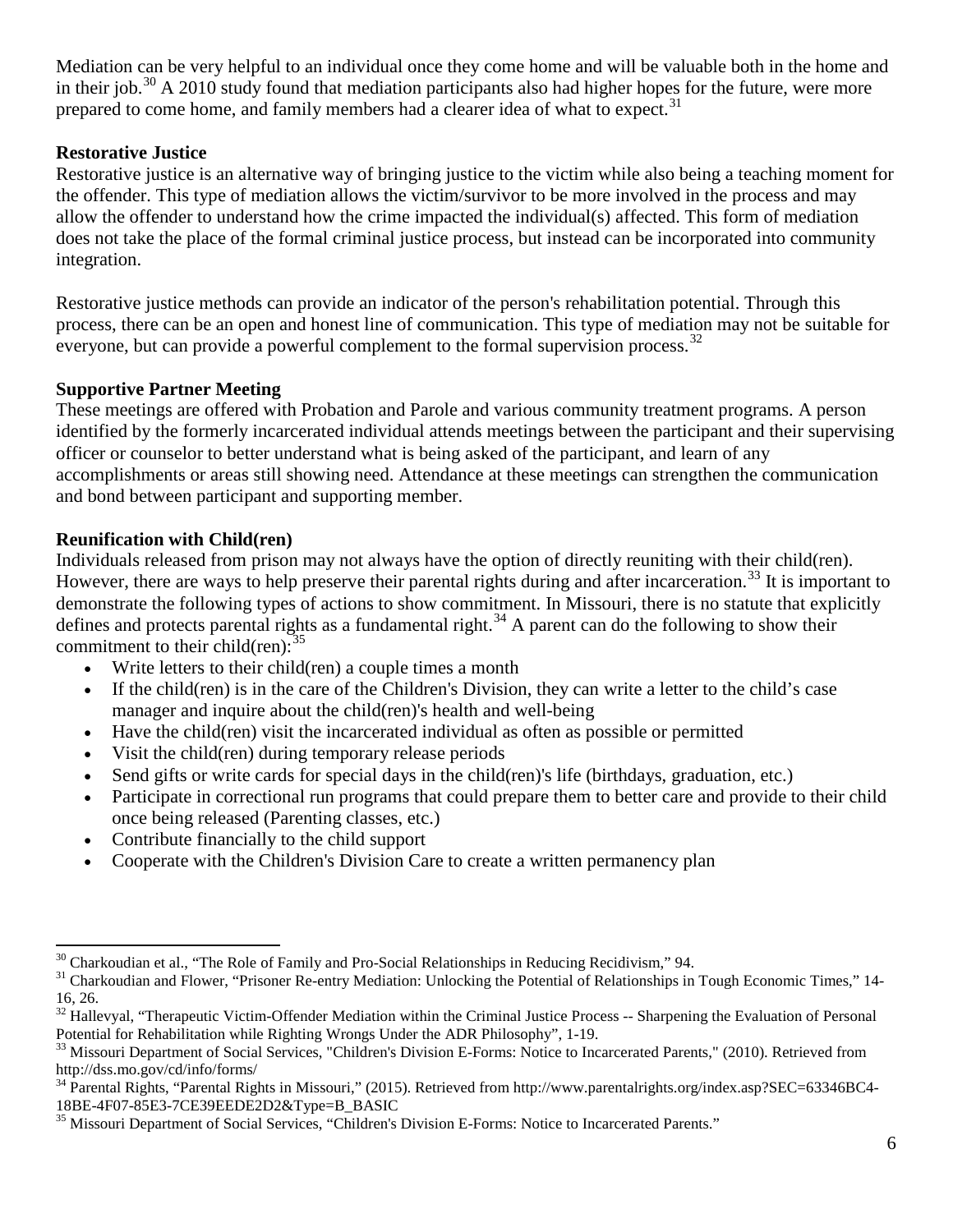After returning home, it can be challenging for individuals to reestablish their roles within the home. There can be a power struggle between the custodial parent and the parent returning home. In their absence, roles may have changed and often the custodial parent has become more independent and/or taken on employment. Additionally, other family members can impede the relationship between children and their released parent because they may be concerned about a potential negative influence.<sup>[36](#page-5-5)</sup>

To succeed in parent/child reunification, Krupat, Gaynes, and Lincroft offer these suggestions.<sup>[37](#page-6-0)</sup>

- "The Parole Board should implement and consider Family Impact Statements (FISs) and the effect each release option will have on children and families."
- They should consider the former inmates role as a caregiver, their involvement with the child since release, the parent's financial, emotional and physical support to the child, their involvement with the family court, and both the short and long term impact of the release on the children.
- Incentivize completion of parenting and other relationship building classes by reducing sentence time.
- Corrections staff should work with prisoners before release to develop Transition Accountability Plans (TAPs) to help inmates regain custody of their children and identify the specific steps and goals that need to be taken.
- Curfew and travel restrictions may also affect family interaction. It is recommended that Probation and Parole officers be aware of the individual family situation for each client, to understand and best accommodate the collateral effects of sanctions and supervision on the family (i.e. how appointments conflict with child care responsibilities, etc.)

# **When There is a Lack of Family Support**

It is the hope that individuals can work through these challenges with appropriate supportive structures to ultimately be successful and self-sufficient members in society. When the family cannot be involved or may not be a positive influence, organizational and community support is critical in reducing recidivism. Recently released adults may need to rely on their neighbors, congregation or local community organizations as a support system. For example, in Madison, Wisconsin, there is a program called Circle of Support run by Madison Area Urban Ministry. The program recruits four to six community members to meet weekly with an individual who is newly released from prison. Through this core team, the individual experiences a respectful, positive, and supportive environment.<sup>[38](#page-6-1)</sup> This program is similar to several mentoring programs in the St. Louis area that offer both individual and group mentoring. In a May 2010 Urban Institute Research Brief, mentoring and post release counseling were deemed helpful "to help men address the negative family and neighborhood influences in their lives that might also help many achieve successful integration." The study found that "exiting prisoners need to have access to programs and services immediately upon release and continuing for several months to ensure that these individuals can translate their desire for successful reintegration into prosocial activities and behaviors."<sup>[39](#page-6-2)</sup> One in five offenders serve their full sentence behind bars, receiving no supervision in the community once released. Thus, supportive community structures are imperative during their transition to St. Louis.<sup>[40](#page-6-3)</sup>

<sup>&</sup>lt;sup>36</sup> U.S. Department of Health and Human Services, *Incarceration and the Family: Issues, Effects and Approaches to Successful Reentry.* Nova Publisher, 2009. eBook Collection

<span id="page-6-0"></span><sup>&</sup>lt;sup>37</sup> Tanya Krupat, Elizabeth Gaynes, and Yali Lincroft, "A Call to Action: Safeguarding New York's Children of Incarcerated Parents," The Osborne Association (2011): 1-88. Retrieved from http://www.osborneny.org/NYCIP/ACalltoActionNYCIP.Osborne2011.pdf 38 Madison Area Urban Ministry, "Circle of Support," (2015). Retrieved from http://www.emum.org/wedo.ht

<span id="page-6-1"></span>

<span id="page-6-2"></span><sup>&</sup>lt;sup>39</sup> Christy Visher, Jennifer Yahner, and Nancy La Vigne, "Life after Prison: Tracking Experiences of Male Prisoners Returning to Chicago, Cleveland, and Houston," *Urban Institute Justice Policy Center* (2010). Retrieved from

<span id="page-6-4"></span>http://www.urban.org/research/publication/life-after-prison-tracking-experiences-male-prisoners-returning-chicago-cleveland-andhouston/view/full\_report

<span id="page-6-3"></span><sup>&</sup>lt;sup>40</sup> The PEW Charitable Trusts. "Max Out: The Rise in Prison Inmates Released Without Supervision," (2014). Retrieved from http://www.pewtrusts.org/~/media/Assets/2014/06/04/MaxOut\_Report.pdf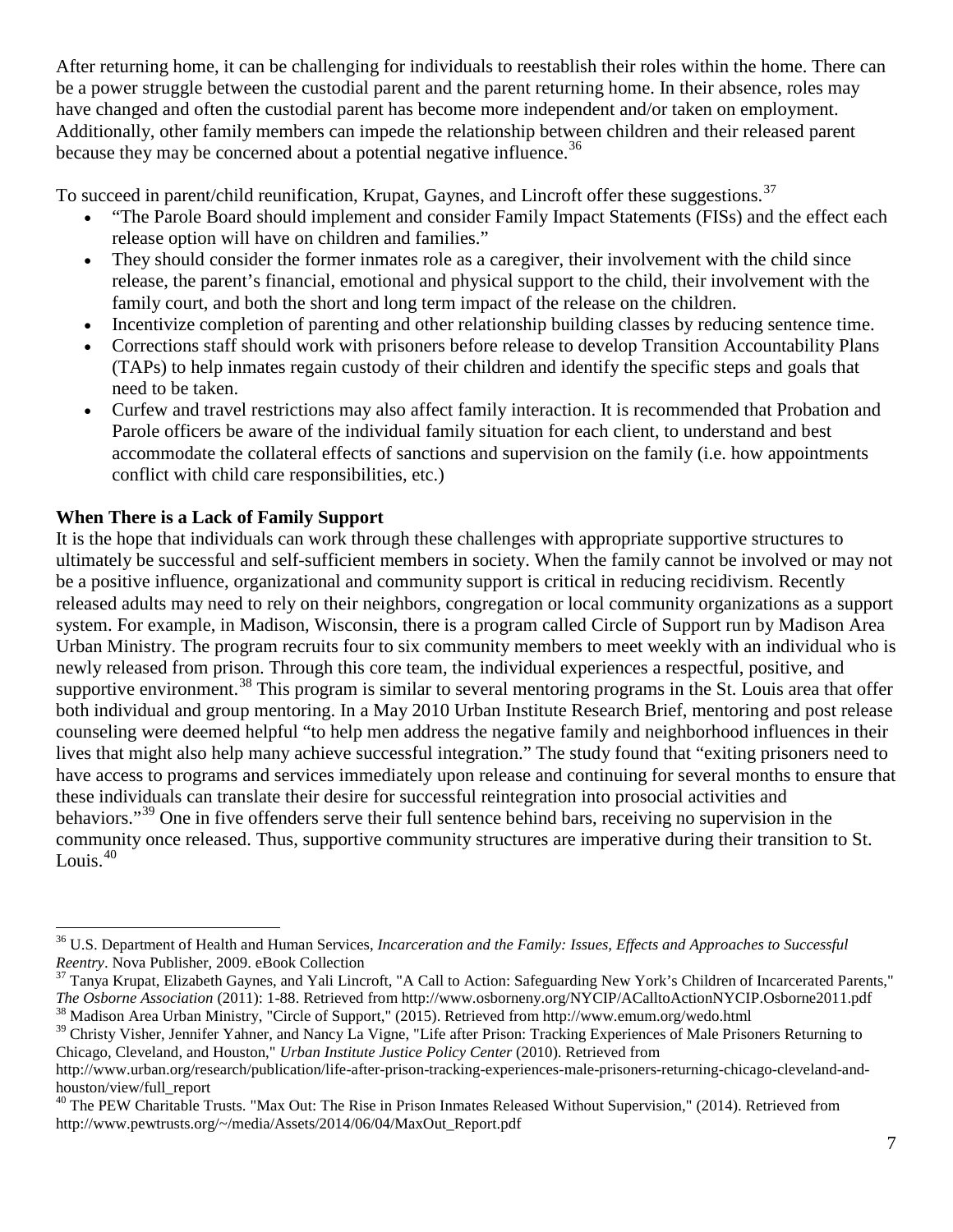Transitioning from incarceration to the community is a challenging and delicate process, coupled with a high risk of recidivism. Strong family and community support combined with evidence-based reengagement approaches are vital for successful reintegration in supporting justice-involved adults achieve dignity and selfsufficiency. Reengagement approaches such as mediation and restorative justice are relatively new services but initial research and evaluation efforts show promise. Multiple studies currently underway should soon show long term results on individual and community impact.<sup>41</sup> Research shows that if all justice-involved adults receive necessary resources and support, "we could expect recidivism reductions on the order of 15% to 20%; greater reductions may be possible with targeted, community based strategies." These reengagement strategies would also be cost-effective (paying for the services by reducing corrections costs) and would ultimately reduce the number of new crimes. [42](#page-7-0)

# **PROVIDER RESOURCES FOR RESTORATIVE JUSTICE AND MEDIATION**

#### **Association of Missouri Mediators**, (816) 736-8402, [http://momediators.org](http://momediators.org/)

Association of Missouri Mediators provides information about resolution of conflict as a public service and support consumer education on the use and benefit of mediation. Family mediators are available through this organization. The services do have a fee for clients.

#### **International Institute of Restorative Practices**, (610) 807-9221,<http://www.iirp.edu/>

The International Institute of Restorative Practices provides a graduate school and is a stand-alone graduate school in Bethlehem, PA. This graduate program is accredited and part of a movement to educate and train scholars, professionals, and practitioners in restorative justice practices.

#### **Mediators Beyond Borders**, [http://mediatorsbeyondborders.org](http://mediatorsbeyondborders.org/)

Mediators Beyond Borders (MBB) builds local skills for peace and promotes mediation worldwide. MBB provides capacity-building opportunities through volunteer members who build mediation and organizational skills for preventing, resolving and healing from conflict. Communities of particular interest to MBB's work have included those impacted by traumas such as war, civil discourse, or natural disasters.

#### **Missouri Restorative Justice Coalition**, [http://associations.missouristate.edu](http://associations.missouristate.edu/)

The Missouri Restorative Justice Coalition (MORJC) is a group of stakeholders interested in promoting restorative justice in Missouri. MORJC provides trainings in restorative justice practices, provides education around juvenile courts utilizing restorative justice principles, and has supported several school districts in Missouri that have incorporated restorative justice practices into their discipline procedures.

#### **National Association of Community and Restorative Justice**, [http://www.nacrj.org](http://www.nacrj.org/)

The mission of the National Association of Community and Restorative Justice is to provide a professional association for educators and practitioners and others interested in restorative and community justice. The primary means to fulfill this mission are the bi-annual National Conference on Restorative Justice and a membership accessible website.

#### **Prison Fellowship International, [https://pfi.org](https://pfi.org/)**

Prison Fellowship International (PFI) works internationally as a faith-based organization that works to promote and restore justice and dignity to those who have been incarcerated. Services have included medical services, access to water, and sanitation.

 <sup>41</sup> Charkoudian and Flower, "Prisoner Re-entry Mediation: Unlocking the Potential of Relationships in Tough Economic Times," 14- 16, 26.

<span id="page-7-0"></span><sup>42</sup> Christy Visher and Jeremy Travis, "Life on the Outside: Returning Home After Incarceration," *The Prison Journal* 91, no. 3 (2011): 1025-1195.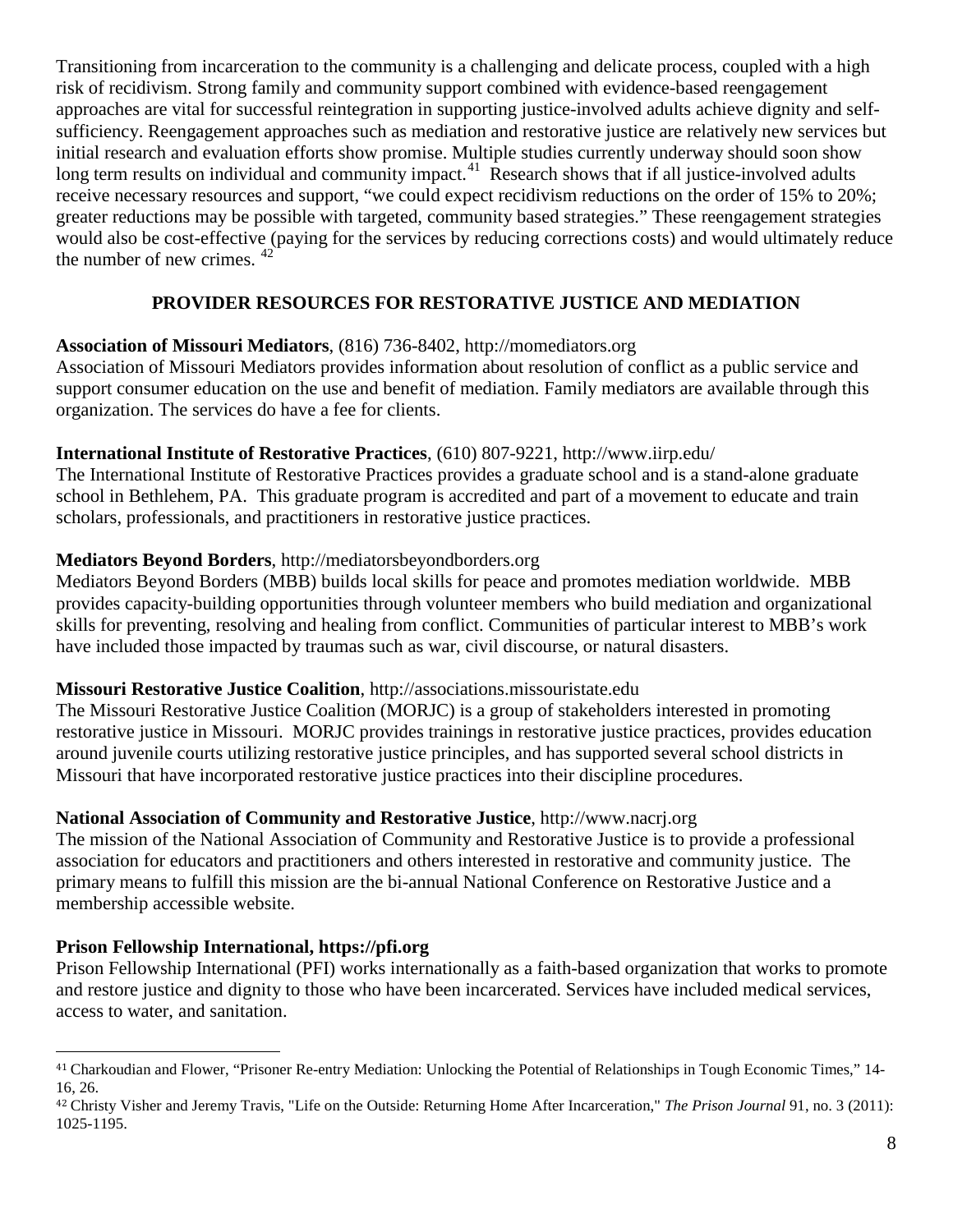#### **St. Louis Area Restorative Justice Collaboration**, www. http://www.stlarjc.org

Promoting the principles of restorative justice through public and professional education, networking and development of programs that engage victim, offender and community as a viable option to repair harm.

#### **MEDIATION RESOURCES FOR INDIVIDUALS AND FAMILIES**

#### **Community Mediation of Services of St. Louis**, (314) 533-3550, http://mediationstl.org

Community Mediation Services of St. Louis has been working provide quality mediation services for families experiencing conflict, including families facing reentry. Community Mediation Services brings families together to talk and resolve differences. Services through Community Mediation Services are free to clients. This process includes arranging a convenient time, a safe location, and providing professionally trained mediators to listen to the parties and facilitate a conversation process that helps parties identify needs and find solutions.

#### **Center for Women in Transition**, (314) 771-5207, www.cwitstl.org

The Center assists women in the criminal justice system in making a successful transition to their families and communities through practicing and promoting restorative justice. Offers transitional housing, case management, and mentoring, Restorative Justice Circles and conflict mediation to selected women being released from jail/prison.

# **Collaborative Family Law Association**, [http://stlouiscollaborativelaw.com](http://stlouiscollaborativelaw.com/)

Collaborative Family Law Association offers a network of legal, mental health, and financial professionals who are committed to providing a respectful, supportive, and non-adversarial process to divorcing couples in the St. Louis area that will enable them to construct their own solutions for their family's center. Collaborative Practice helps divorcing and separating couples work together, rather than in opposition, so they can focus on reaching solutions that work for both parties and their children, in a non-hostile and respectful manner.

#### **Crime Victims Advocacy Center**, (314) 652-3623, [http://www.supportvictims.org](http://www.supportvictims.org/)

Crime Victims Advocacy Center (CVAC) provides services necessary to help victims of crime throughout the metropolitan St. Louis area (and other areas as requested) reconstruct their lives following the trauma of victimization. Services include, but are not limited to: crisis intervention, counseling, advocacy, criminal justice guidance, and help for domestic violence victims filing for and obtaining orders of protection.

**M.A.R.C.H. Mediation,** (800) 595-9750 or (816) 792-9989, [http://www.marchmediation.org](http://www.marchmediation.org/) If divorcing parents or parents who were never married or are separated are in need of mediation services to assist in child support orders, disputes regarding custody or other parent-related matters, the couple is eligible for four hours of free mediation through M.A.R.C.H. Mediation.

# **St. Louis City Family Court Neighborhood Accountability Boards**, (314) 552-2446,

#### [http://www.stlcitycircuitcourt.com](http://www.stlcitycircuitcourt.com/)

A Neighborhood Accountability Board consists of four to seven members of the community who informally address juvenile delinquency matters. NAB offers offenders the opportunity to repair the harm caused by their offense and make a positive contribution to their own community.

\*Visit [www.mediate.com](http://www.mediate.com/) for a list of attorneys available for mediation services in the area. Please note, those listed on this website do charge for their services.